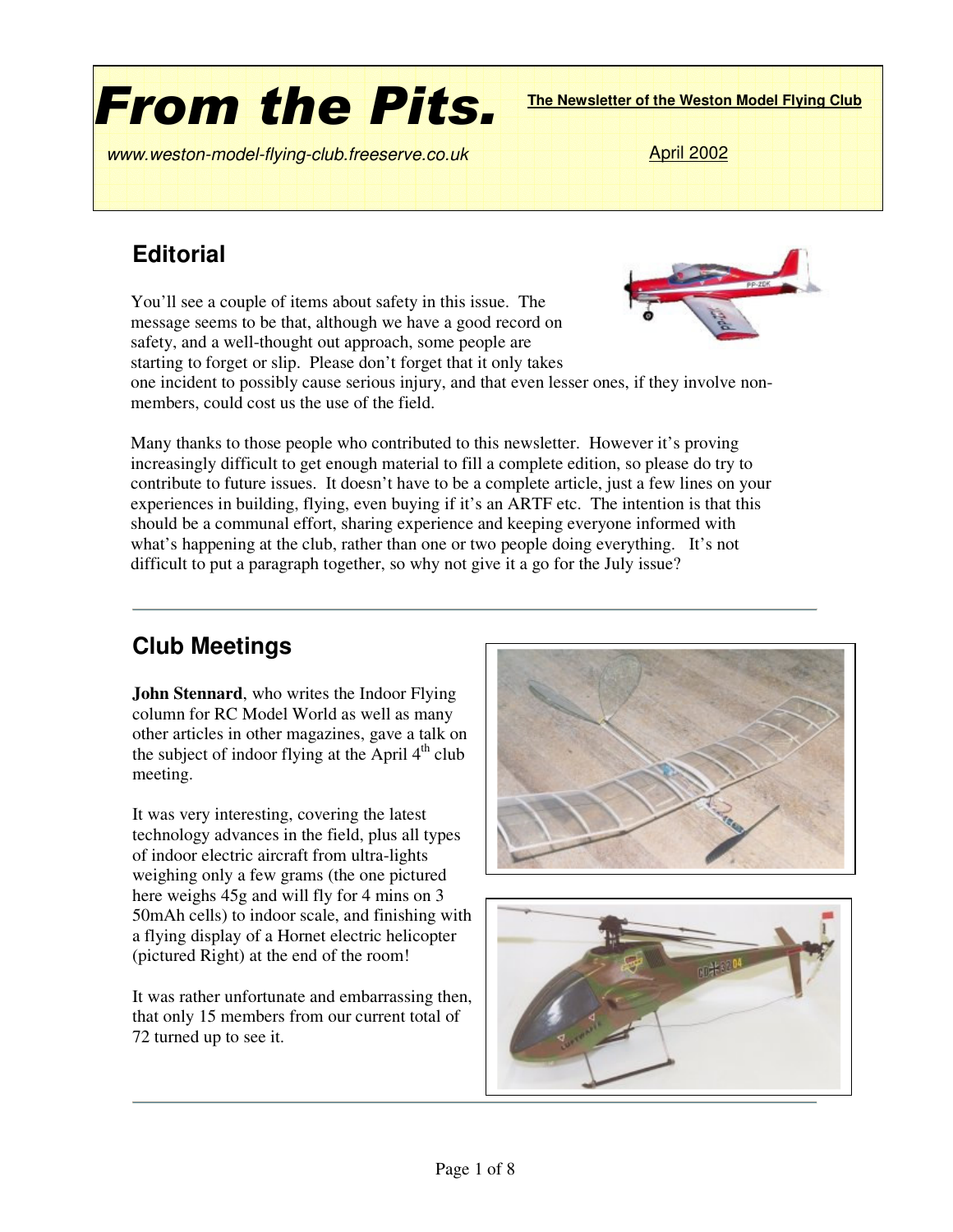# **New Flying Field**

At the Club Meeting in March the Sub Committee gave a presentation with details of two options that were available. Thanks go to **Alan Meaney** who prepared the presentation and **Steve O'Brien**, **Paul Lathall** and **Kevin Aldridge** who gave the presentation.

For those who could not make the Meeting I will give a brief summary.

The first option was to buy the whole of the existing field. It was estimated that this would cost about £30k. The advantage would be that we carry on with no interruption, as Planning Consent already exists. Also with the whole of the field we could perhaps have dedicated areas for fixed wing and another for helicopters. The disadvantage is that after informal chats with the Planning Officers, it is unlikely that we would be given approval for any development of the site, i.e. hard runway.

The second option is that we have identified a field on the Bleadon Levels that would be suitable. The advantage of this field is that it is much larger, 11 acres compared to 6 acres for our existing field. It is flat with little or no obstructions - there are no hedges. The disadvantages are that we would have to apply for Planning Consent; the field would need levelling and rolling and the access improved. Also because of the size it would be more expensive, it was estimated at £44k.

Both of these options were discussed at length and at the end of the evening the Meeting unanimously opted for the site at Bleadon.

Although at the presentation we had shown a film of the new site, it was thought that a site visit would be beneficial. On the following Saturday a number of Members went to Bleadon. From the feedback it was thought to be an ideal location but would require some work before we could use it.

Since the presentation we have opened negotiations with the farmer. As usual his idea of a fair price and our idea are a world apart!! We have based our offer on an average of the going rate for farmland - he has more than doubled that!

# **Safety (1)**

We recently received a complaint from the farmer about a club member driving too fast past the farm. While that particular incident is closed, it's worth reminding everyone that there is a **20mph** speed limit in the lane, and this **MUST** be observed, especially past the farm and any other buildings or locations where animals or children might run out. I think the consequences of any accident are obvious to us all, so please be careful.

So as you can see there is still a little way to go before a satisfactory conclusion can be reached. We will continue talking to the farmer and hope to agree a suitable price. If not we will continue looking for other sites.

So if you know of any locations that will meet our requirements, please contact any of the Sub Committee.

#### **Gerry Crossman,**

Chairman of the Sub-Committee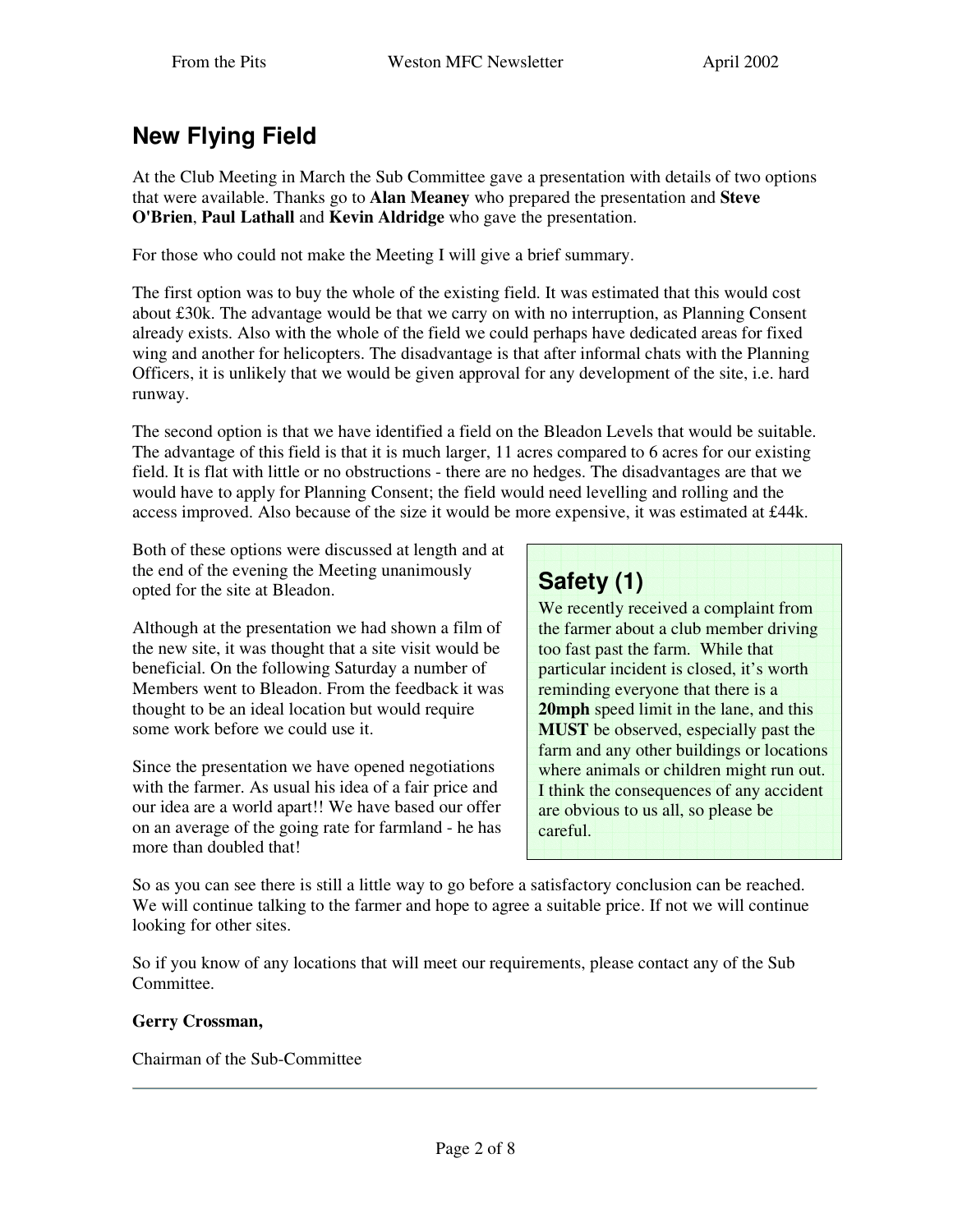### **Featured Model**

This month's contribution comes from **Steve O'Brien**, and features a semi-scale model of the popular Shorts Tucano.

#### **Peterborough Models Tucano 56"Wing Span**

Christmas 1999 was looming fast, so in an attempt to end up with something I actually wanted, I pointed my wife in the direction of Peterborough models for a Tucano. She later reported that they were most helpful explaining that at this time of the year they had many phone calls from female buyers not having a clue what they were actually buying but wanting a guaranteed delivery before Christmas.



As this model has a fibreglass fuselage a very large box arrived on the day This was the first plane that that I had ever built, I was attracted by the fact that it was a modern scale aircraft with cracking looks and a fibreglass fuselage as I thought that it would be quick and easy to build and needed little in the way of covering skills, ( I had failed dismally in my first attempts of covering which were attempted on a very second hand wot4 ,having clearly not read the instructions at all and not noticing that the covering had a backing film I had great difficulty getting it to stick I did discover that more heat helped and with a smoking iron I completely covered the plane –and nobody noticed.

At first glance the kit looked to be of the highest quality, with the exception of the instructions, which were a dozen or so typed pages and basic drawings however they were ultimately sufficient. The fuselage looked impressive but clearly hid the fact that many holes had to be cut out and shaped—as I was still in the pre-dremel age this was a time consuming job. Fitting of bulkheads, tailplane and rudder were slow, not to mention a sticky job.

The wings were very standard in assembly but my pair were hardly a matching pair. The root section was about 5mm thicker on one wing than the other (I should have sent them back, but not knowing much difference at the time persevered) I found that a good adjustment with a rolling pin reduced the error to a millimetre or so, I quickly bandaged them together and job done.

Engine and gear installation was easy. A red Irvine 46 was fitted - being in the mid range of suggested engines I thought that it would be just the ticket. Radio gear used was jr517 servos and a gws 8-channel receiver.

Lots of decoration was required to achieve the required scale look but it was worth it in the end.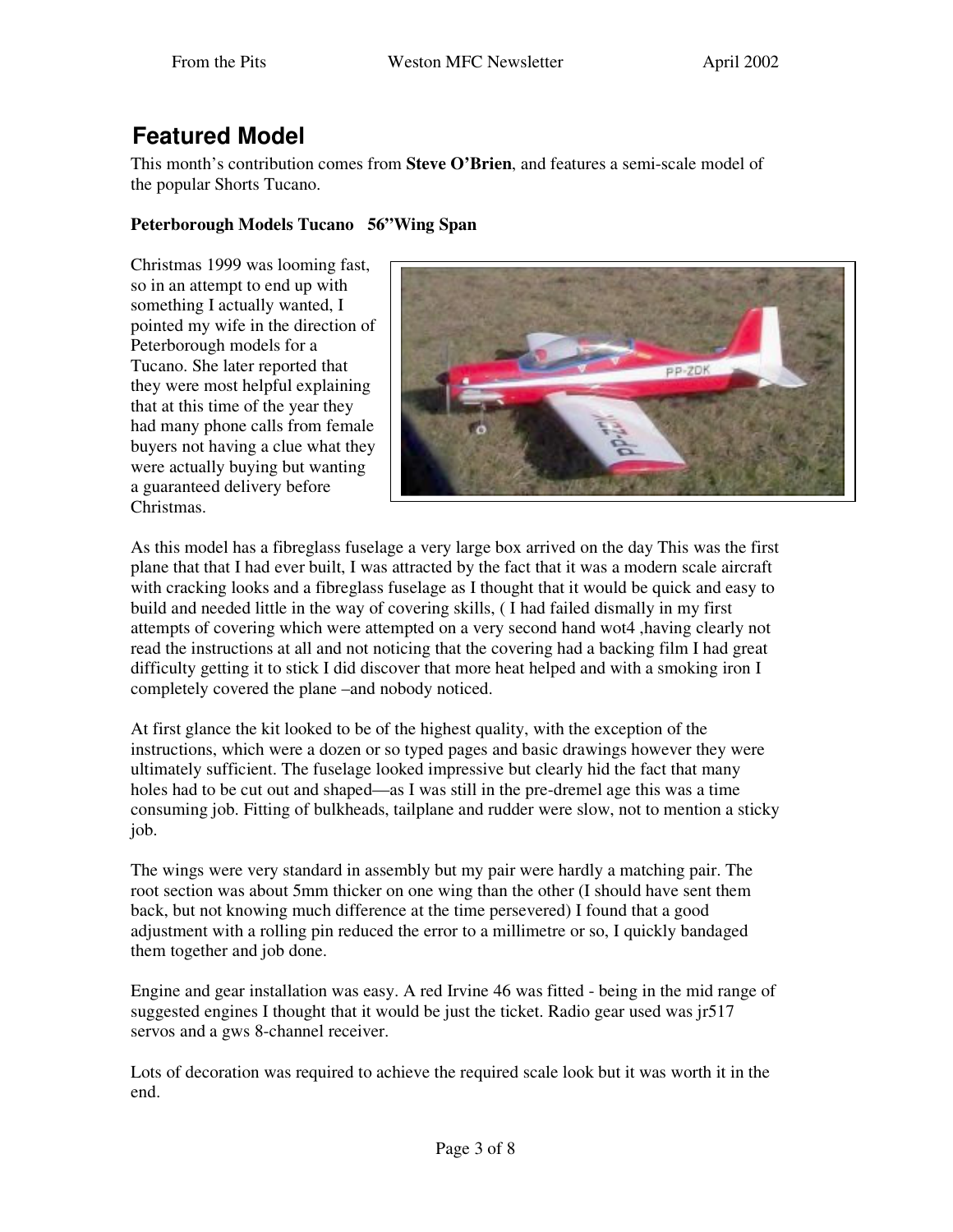#### Test flight day

A very cold and blustery Sunday morning in early February fuelled up and started o.k., the test pilot was **Paul Lathall**. Takeoff and first flight were absolutely fine, just a few clicks of trim here and there and job done. It got more and more windy that day so I decided not to fly it myself.

A couple of weeks later on a fine still day, it was my go, the first takeoff was aborted as it showed not sign of wanting to lift off, next attempt, determined to get it in the air I blasted across the square and yanked in tons of elevator as it reached the other side it lifted off straight into a knife edge much to the gasp of the gathered crowd. As this is not a manoeuvre that I can actually do a bit of frantic work on the sticks was called for more by luck than judgment I got it into level flight and thoroughly enjoyed the flight. A couple of more flights that day had equally difficult takeoffs.

It became apparent that as the design being totally scale had undercarriage that provided no wing angle of attack and therefore very little lift, until such speed of takeoff is achieved that the elevator can lift the nose wheel then takeoff looked unlikely. Either a good head wind was needed or more power.

I flew the plane a couple more times with the combination of very short grass and a reasonable headwind. A couple of months later I noticed that in a new advertisement for the model the recommended engine size had been increased from 40-50 to 46 –60 Hmm I thought, somebody else has had similar experiences. So a bigger engine is needed. Luckily for me the Irvine 53 is built using the same crankcase as the 46 and so fitting it was just a nuts and bolts job.

### **Safety (2)**

A potentially dangerous incident occurred over Easter when a trainer was being flown at the same time as a helicopter. The helicopter went out of control, and by the time it was brought under control it was very close to the trainer pilot and instructor, who were standing at the other side of the field.

This reinforces two safety points previously made: that pilots should always stand together, and more importantly that helicopters and fixed wing planes should NOT be flown together.

Helicopter-only slots have been shown to be very effective, but we seem to be slipping slightly. From now on this agreement, although not a club rule, should be strictly enforced, so please stick to it and remind anyone who has forgotten.

I had intended to test fly the plane with its new engine to finish this article but a succession of weekends with lousy weather and publication day looming I must end here.

### **Sandown**

The well-known Sandown model exhibition takes place on May 4th  $\& 5<sup>th</sup>$ . As well as most well-known vendors there is a flying display. Unfortunately I understand that **Christophe Paysant-Le Roux**, the world aerobatic champion will not be there this year, but there is usually much worth seeing. **Alan Meaney** is collecting names for a bulk purchase of tickets.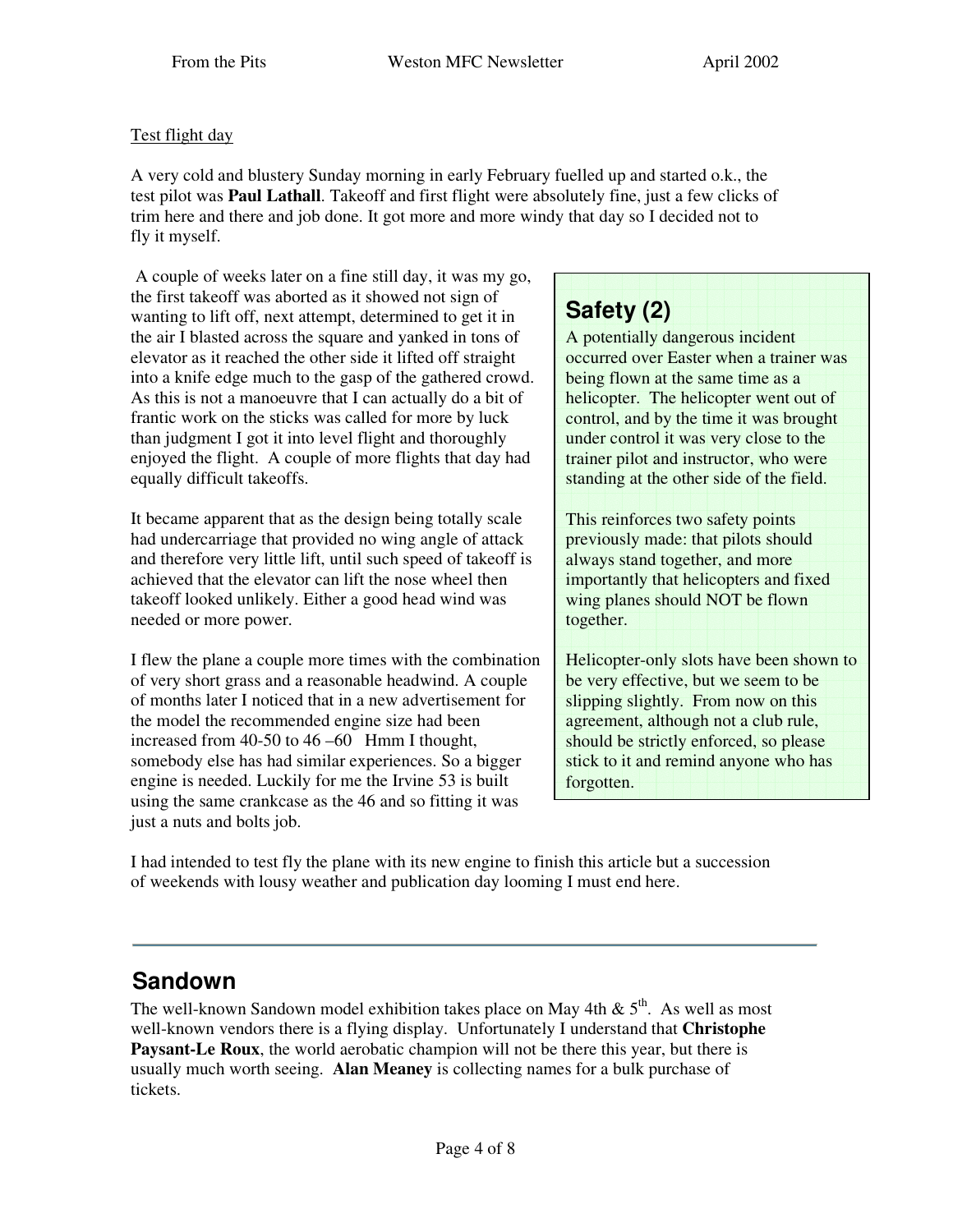# **Fun Fly League 2001**

In the last issue I described the events which had taken place in 2001, and the winners of those individual events. However, the league counts the total score throughout the year, so consistency is the key. Hence the top 5 were as follows:

| Pat Teakle        | 440 points |
|-------------------|------------|
| Mike Pope         | 430        |
| <b>Steve Ball</b> | 350        |
| Gerry Crossman    | 340        |
| Ian Armstrong     | 325        |

Pat was presented with the trophy at the February club meeting.

The 2002 League has already started. Events will take place on the first suitable day in February, April, June etc. Make sure you don't miss one!

### **Spot the plane! (1)**

Somewhere in the picture below is a plane. Simply put a cross where you think it is and return to **Steve O'Brien**, and you could win yourself a prize. A small prize that is, but a prize nonetheless…

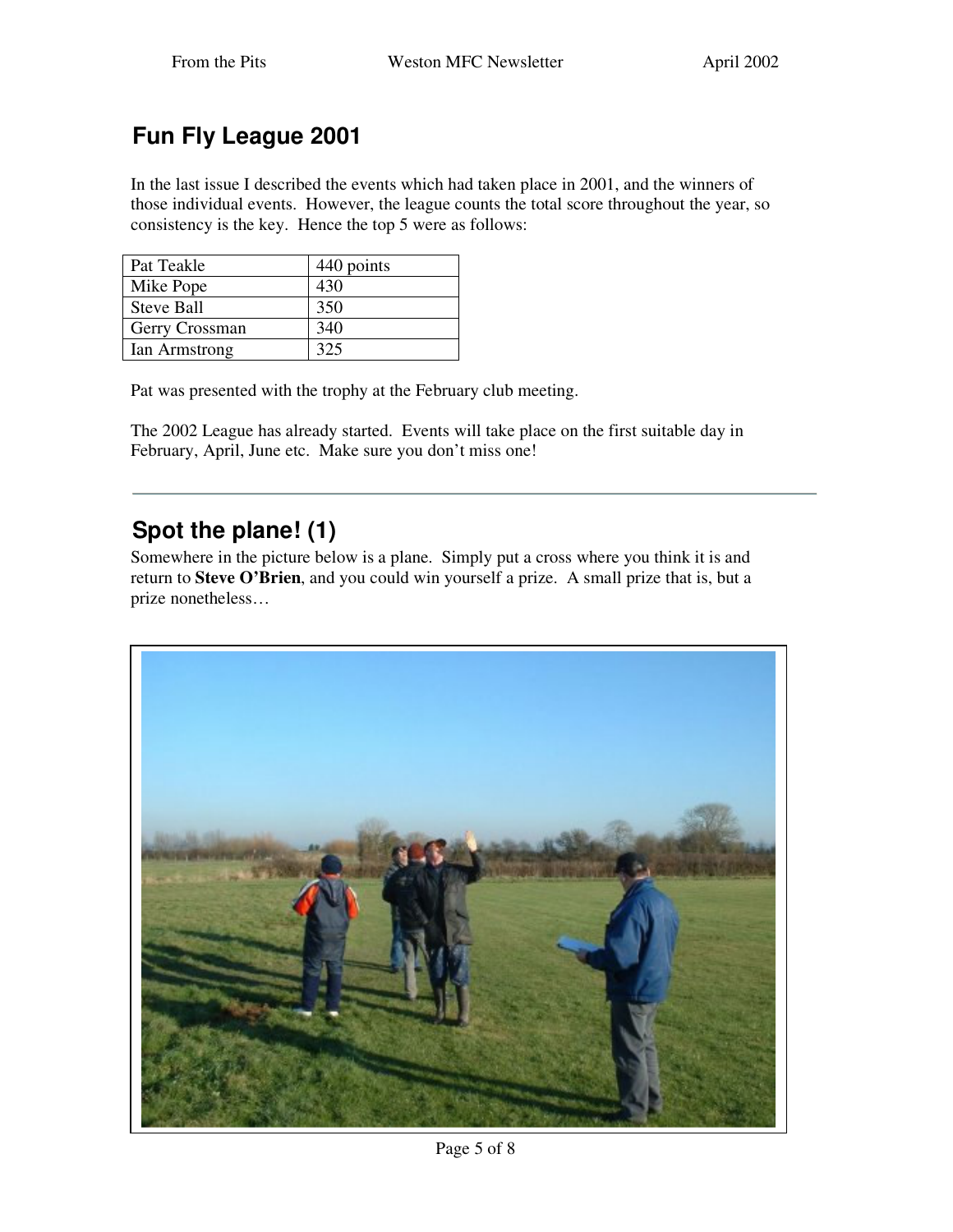# **Paying For It!**

Ok, let's explain the title. **Steve O'Brien** has asked me (must be getting really desperate) to give a brief overview of my experience of paying for some of this, now widely advertised, professional flight training. Is it indeed professional? Is it any good, and if so when? What, if any, are the benefits? By the end of this (short) article I hope to have answered these questions.

Let me start by saying that I think this will be of particular interest to complete novices, intermediate flyers and especially helicopter flyers.

My needs (modelling kind) relate to helicopters, but if the plank, sorry, fixed wing flyers will hang in there, they may be enlightened too.

As many of you will have seen, I make annoying close in buzzing noises with my chopper (let's get technical) and had progressed from tail in hovering to figures 8's, to big figure 8's. Mostly the model is flown side on or tail in, never fully towards you, and always with the turn away from you. After a few outings this gets boring and you realise the limitations. Before you can fly a chopper with complete confidence and safety, you have to be able to fly full circuits in front of you and hover nose in. Ask anyone who is into heli's and they will tell you this is considered a major hurdle/barrier, that I would guess the majority of heli flyers never address.

I had decided to try and push things along a bit and try some circuits, but high ones, about 70ish ft, to give me some chance of recovery if (when) something went wrong. The heart rate went up when I psyched myself up to do the first one, but I did it. During a second session and about the fifth circuit, the heli turned into wind to do the 'towards me' bit; this is the part where unless you can hover/fly nose in, the heli is not under control. Not enough forward cyclic (elevator) to keep it moving forward and the heli stopped, facing me! It then performed a well known Botanical manoeuvre called terra contactus hardy, also known as vertical re-kitting! The result of this was a £190 repair bill to get it flying again. "Okay," I thought, "that's it, I need to learn nose in hovering, and quickly, before I do anything else". But how?

I decided to pay for it.

I contacted ATS Flight Training near Swindon and booked myself in for two hours. The first indication of their popularity was that I had to wait three weeks!

On arrival at their site, also a full size private grass strip, I was met by the general manager and chief heli instructor **Paul Heckles**. Paul is well known on the display circuit for very spirited heli and fixed wing flying.

Paul initially asked questions, and made notes, regarding my exact requirements and level of experience. There followed a very thorough briefing on the equipment to be used, method of training to be employed and procedures of using the field.

Then it was outside with the model (a Raptor) and gear to fuel up. Paul asked me to hover tail in first so he could judge for himself my (in)competence. Then he gave me control of lateral cyclic (aileron) only.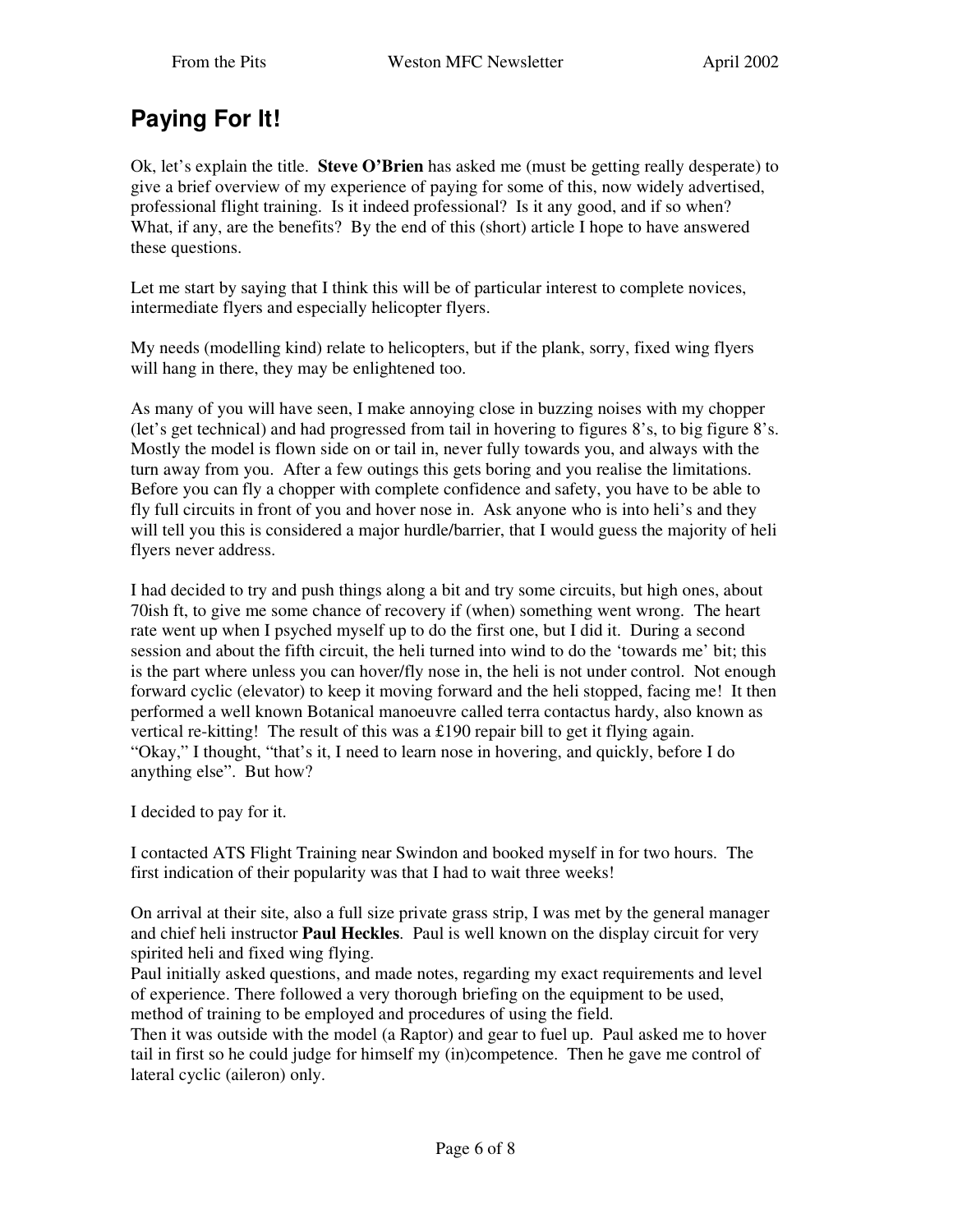After I got used to this tail in, we flew the model downwind, stopped and turned it to the dreaded nose in position. As I only had to think about aileron it seemed fairly simple to do my bit; but then it would wouldn't it?

After a tank of fuel spent turning from nose in to tail in etc. we landed and fuelled up again. Then it was off for some more of the same, but this time he gave me full cyclic

(aileron/elevator). With both of us flying different controls, the model stayed in the air and on the spot. Obviously a winning combination! Occasionally we had to hover to one side to let a full size taxi; such teamwork!

On the next tank of fuel he let me have collective (up and down), and on the next tank he asked if I felt ready to take the anti-torque (rudder) control as well. Well it was his helicopter so I said, "Fine, let's go for it." As we had done before, I flew it down wind, stopped and turned it nose in, and there it stayed; God these Raptors are good. It wasn't until I had landed that I realised what I had achieved in only four tankfuls of fuel. After a quick coffee break we put another few tankfuls through, with me doing all the flying, starting to move it around nose in and eventually ending up landing and taking off, all nose in. All through these sessions Paul was providing a running commentary on what I was doing right, wrong and giving tips and encouragement. There was one point in particular that demonstrated Paul's professionalism and competency. There were three times when nose in, I lost it! Each time I said (quickly), "I've lost it, you take it." Each time he said, "You're okay" and left me to recover it; which I did. If you can imagine standing next to someone with a heli, facing you at 30ft and partially out of control, and still letting the student try to sort it out; you'll know what I mean! His theory was that this would happen back at my club so I might as well learn how to get out of trouble. After two hours I paid my £70 (gladly) and drove back to Weston with a big grin on my face, despite the worst the M4/M5 could throw at me.

Well, have we answered any questions?

- Q. Was it Professional?
- A. Totally, and very enjoyable too.
- Q. Is it any good/when?

A. Yes it's good. In my case if I had had the training a few weeks earlier, I would have saved myself £190. For heli flyers, the best time would be right at the start. I see no reason why someone shouldn't be hovering in two hours using these methods. Also again, at the stage I was at. For fixed wing, I know club instruction is available but if someone wanted to get a good head start quickly this would be ideal. Also to learn advanced aerobatics maybe.

Q. What are the benefits?

A. The potential to save time and money in fewer crashes and to build ones confidence and enjoyment of the hobby more quickly.

I can thoroughly recommend it.

However, as with everything, there is, of course, a downside. With many fewer crashes this will result in fewer spare parts, glue, covering etc. being purchased from model shops; apologies to **Dave Cuff**!

#### **John Hopkin**